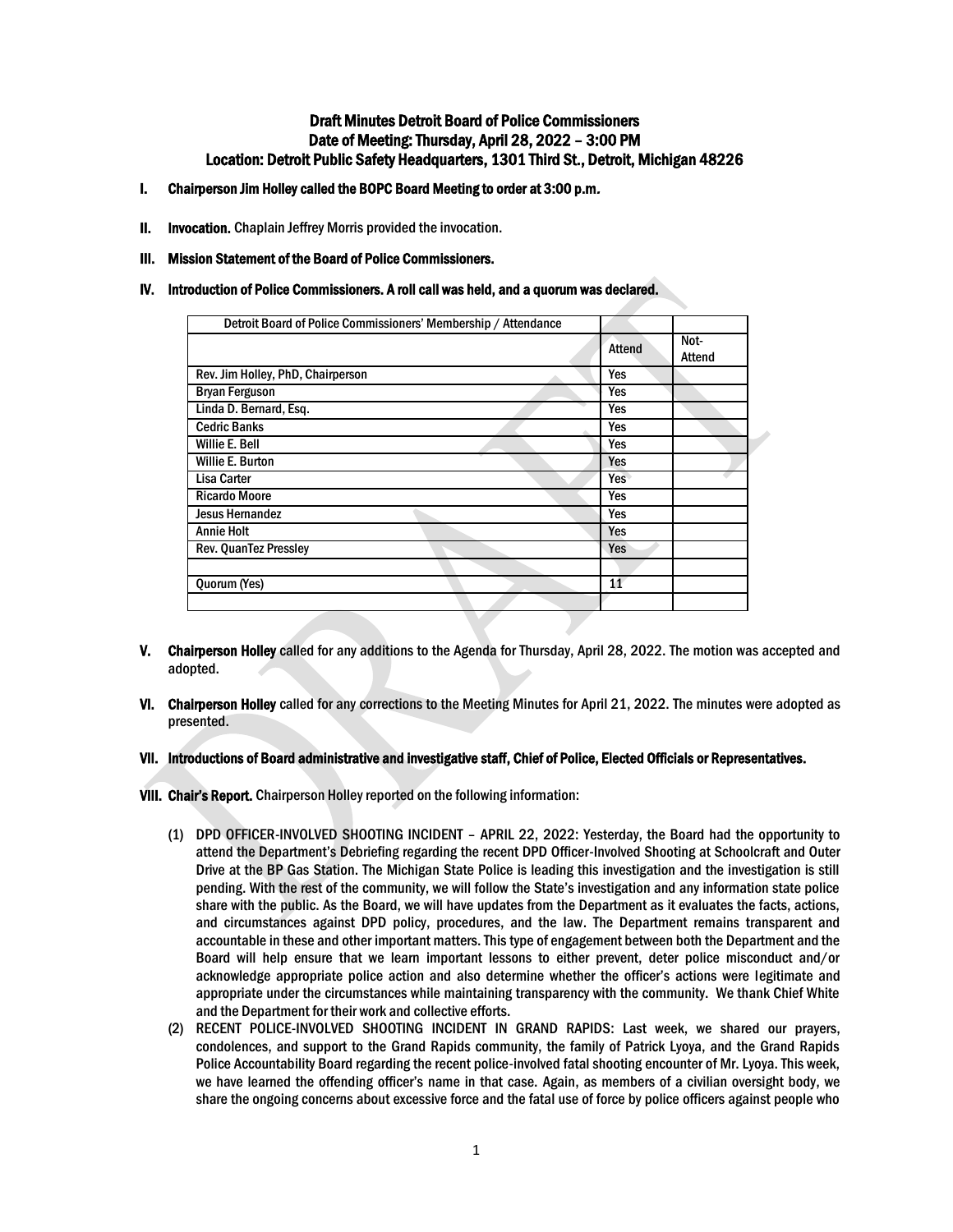are unarmed, and who disproportionately are people of color. We continue to denounce unnecessary and excessive use of fatal force, and we grieve each time someone else is added to this unnecessary list of victims. Therefore, we are asking the Department to discuss what lessons we can learn from the recent Grand Rapids Police fatal encounter. It is also important today that we hear reminders about DPD's required policies and procedures in a similar circumstance for everyone's awareness.

- (3) TODAY'S AGENDA: Regarding today's Agenda, the Department will also share other vital crime updates and critical incidents for our awareness. Today, we have presentations on the Department's ShotSpotter and Facial Recognition Technology Systems.
- (4) REPORTS FROM OCI, DISCIPLINARY, RISK MANAGEMENT, AND UPDATES ON UNION CONTRACT NEGOTIATIONS: As a reminder, the Board receives routine reports from the Office of the Chief Investigator, Disciplinary Administration, the New Risk Management Unit, and we just recently met with the Mayor regarding union contract negotiations. The Board receives weekly reports from the Office of the Chief Investigator, our Investigative Division, detailing the total number caseload, cases over the allotted timeframe for closure, and other incoming cases for the week. In the near future, we will begin approving those reports each week acknowledging our receipt and awareness of the status of the OCI total Caseload. Regarding Disciplinary Administration, we have recently met with the Chief's Office and provided a request in writing to receive Quarterly Reports and Updates regarding Disciplinary Administration caseload status and those cases that have been reversed/changed (either due to arbitration decisions, Department policies, or otherwise). Those reports are forthcoming. The Department's Risk Management Unit is a new unit and we are therefore working with the Department to determine regular reporting mechanisms for the Board's awareness regarding those DPD Members who are identified as having early warning behavioral indicators and signs of at-risk. By policy, the Department, OCI, the Civil Rights Unit, and Professional Standards Bureau are all required to meet on a quarterly basis to exchange information regarding alleged officer misconduct and to exchange information on an immediate basis, regarding members, precincts, platoons, and operations that may reflect patterns and trends of police misconduct or risk-related events. Those reports are forthcoming given the unit's recent inception. Since the new Risk Management Unit's inception during the last quarter of 2021, we have received at least four (4) reports/presentations, and we are now in the implementation stage. DPD Union Contract Negotiations are still underway. As previously shared, the Board provided recommendations regarding the union contracts mirroring City Charter mandates involving the Board's disciplinary authority, notifications to the Board regarding selection of arbitrators, and arbitration decisions and also aligning the union contract with 21st Century Policing and Oversight Best Practices regarding investigations among other recommendations.
- (5) OCI NEW INVESTIGATIVE STAFF MEMBERS: Today, we welcome our newest additions to our staff: Investigator Pamela King, Investigator Ralph Kinney, and Investigator Nicole McKee. The investigators will be assigned to our Investigative Division, Office of the Chief Investigator, investigating alleged police misconduct complaints. We are glad to have you join our team and we look forward to working with you towards ensuring transparency and accountability within the DPD. Today, the new staff members will take their oath of office. At this time, would Investigators King, Kinney, and McKee and Interim Chief Investigator Akbar, please come forward while I administer the Oath of Office.

#### IX. Resolution.

Commissioner Holt read the resolution honoring Corporal Richard Townsel (Retirement).

#### RESOLUTION HONORING CORPORAL RICHARD TOWNSEL

- WHEREAS Richard Townsel was appointed to the Detroit Police Department on November 15, 1999. Upon graduating from the Detroit Metropolitan Police Academy, Police Officer Townsel began his career at the First Precinct Patrol Operations Section; and
- WHEREAS He dutifully served the First Precinct Patrol Operations Section, Thirteenth Precinct Patrol Operations Section, Central District, Technical Services, and Fleet Management. Officer Townsel displayed tremendous diligence and aptitude in his assignments. On October 18, 2018, he earned promotion to the rank of Corporal and continued to serve at Fleet Management until his retirement; and
- WHEREAS During his law enforcement career, Corporal Townsel was the deserving recipient of the Perfect Attendance Award, both Consent Judgment Awards, the Major League Baseball All-Star Recognition Award, the Rosa Parks Funeral Recognition Award, the Ford Fireworks Award, and the Super Bowl XL Recognition Award, as well as commendations from supervisors and numerous letters of appreciation from citizenry; and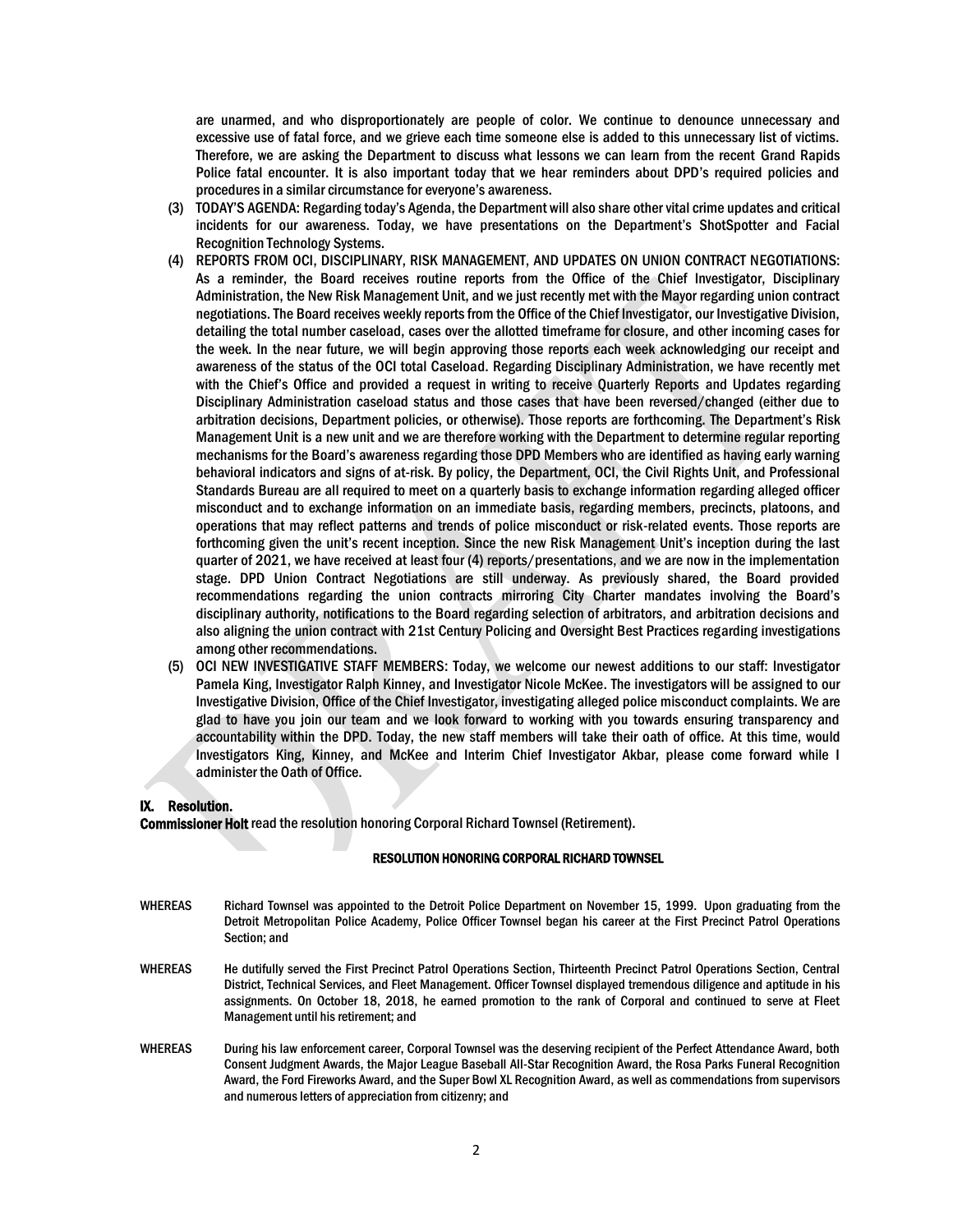WHEREAS Corporal Townsel has tirelessly served the Detroit Police Department, the citizens of Detroit and its neighboring communities for 22 years. His professionalism, commitment to public service, integrity, and dedication have been a credit to the Detroit Police Department. He is highly respected as a consummate professional.

#### NOW, THEREFORE, BE IT RESOLVED

That the Detroit Board of Police Commissioners, speaking for the citizens of Detroit and the Detroit Police Department, awards this resolution in recognition of Corporal Richard Townsel's more than 22 years of dedicated and diligent public service. His professionalism, integrity, and lifelong commitment to the City of Detroit and its citizens merit our highest regards.

We thank and congratulate you, Corporal Richard Townsel.

Commissioner Holt moved adoption of a resolution, which was adopted as follows: "Resolved, That the Detroit Board of Police Commissioners, speaking for the citizens of Detroit and the Detroit Police Department, awards this resolution in recognition of Corporal Richard Townsel's more than 22 years of dedicated and diligent public service. His professionalism, integrity, and lifelong commitment to the City of Detroit and its citizens merit our highest regards."

X. Chief of Police Report: Chief of Police's Summary of CompStat Data and other Crime Information/DPD Information: Chief James E. White reported on current CompStat Crime/Statistical Data for Violent Crime and Property; COVID-19 impacts; and recent critical incidents impacting the DPD and the community. See the attached Meeting Transcripts and DPD Crime Reports for more information and also posted to the Board's webpage.

## XI. Presentations to the Board – Facial Recognition & ShotSpotter Technology Systems – Captain Anthony O'Rourke, Crime Intelligence Unit

- A. Facial Recognition & ShotSpotter Technology Systems Captain Anthony O'Rourke, Crime Intelligence Unit provided a summary of the ShotSpotter Gunshot Detection Technology and the Facial Recognition Technology Programs. The presentation included description of both technology programs, policy and contract provisions, data and statistics regarding Part I Violent Crimes and year-to-date comparisons using the technology systems, emphasis on DPD policy maintaining strict civil liberty protections, other key updates. The Board also submitted the following inquiries for DPD Response among other inquiries:
	- (1) Please explain both ShotSpotter and Facial Recognition Technology project systems and the objectives for both of these initiatives.
	- (2) Please provide the budget for both the ShotSpotter and the Facial Recognition Technology Program.
	- (3) How does ShotSpotter and the Facial Recognition Technology fall within the new outcome budgeting appropriations in DPD's FY 23 Budget for monitoring and tracking purposes?
	- (4) Are these initiatives/programs staffed by DPD personnel only or does DoIT (Department of Information Technology) provide support?
	- (5) Since technology deployment to date, have there been any policy violations of either the ShotSpotter and/or Facial Recognition Technology, either procedurally, constitutionally, or otherwise?
	- (6) How does the Department audit and monitor the systems for any violations or misuse of the systems? For example, does the Department require requesting units/members to complete an initial application with certain mandates prior to granting the Facial Recognition Technology composite?
	- (7) Has the Department denied any Facial Recognition Requests since the policy was initially implemented? If so, what are some of the reasons for denying the requests?

### XII. Report from Interim Board Secretary Melanie White/Communications Submitted to BOPC as incoming information:

- 1. Weekly DPD Facial Recognition Technology Report 4/18/22 4/24/22
- 2. DPD ShotSpotter Report 4/18/22 4/24/22
- 3. Project Green Light Report 4/25/22
- 4. Staff Reports